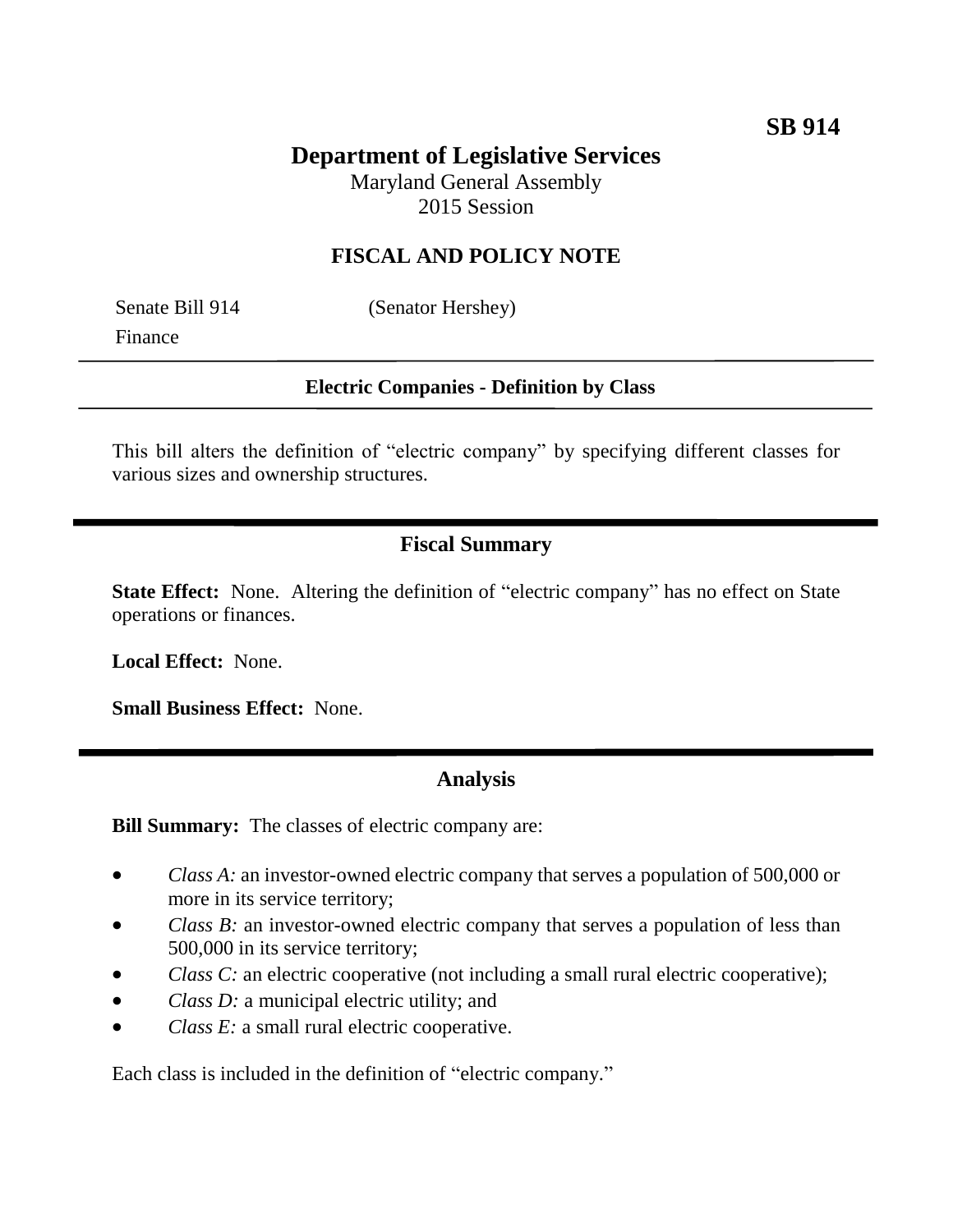**Current Law:** "Electric company" means a person who physically transmits or distributes electricity in the State to a retail electric customer. It does not include (1) specified persons who supply electricity and electricity supply services solely to occupants of a building for use by the occupants; (2) any person who generates on-site generated electricity; or (3) a person who transmits or distributes electricity within a site owned by the person or the person's affiliate that is incidental to a primarily landlord-tenant relationship.

"Municipal electric utility" means a municipal corporation, or a division of a municipal corporation, that is in the business of transmitting or distributing electricity for purposes other than end use by the municipal corporation. "Small rural electric cooperative" means an electric company that (1) serves only the consumers that exclusively own and control the company; (2) conducts its business on a not-for-profit basis; and (3) supplies electricity to less than 1,000 electric meters in the State.

**Background:** Maryland is geographically divided into 13 electric utility service territories. The 4 largest are investor-owned utilities, 4 are electric cooperatives (2 serve mainly rural areas of the State), and 5 are municipal electric utilities. Under the bill, based on existing customers, the utilities are classified as shown in **Exhibit 1**.

|                | <b>Exhibit 1</b><br><b>Utility Classification – The Bill</b>                                                                                                                                                   |
|----------------|----------------------------------------------------------------------------------------------------------------------------------------------------------------------------------------------------------------|
| <b>Class A</b> | <b>Baltimore Gas and Electric Company</b><br><b>Potomac Electric Power Company</b>                                                                                                                             |
| <b>Class B</b> | Delmarva Power and Light<br>Potomac Edison                                                                                                                                                                     |
| <b>Class C</b> | Southern Maryland Electric Cooperative<br><b>Choptank Electric Cooperative</b>                                                                                                                                 |
| <b>Class D</b> | <b>Berlin Municipal Electric Plant</b><br><b>Easton Utilities Commission</b><br>City of Hagerstown Light Department<br><b>Thurmont Municipal Light Company</b><br>Williamsport Municipal Electric Light System |
| Class E        | <b>A&amp;N</b> Electric Cooperative<br><b>Somerset Rural Electric Cooperative</b>                                                                                                                              |

Source: Department of Legislative Services, Public Service Commission